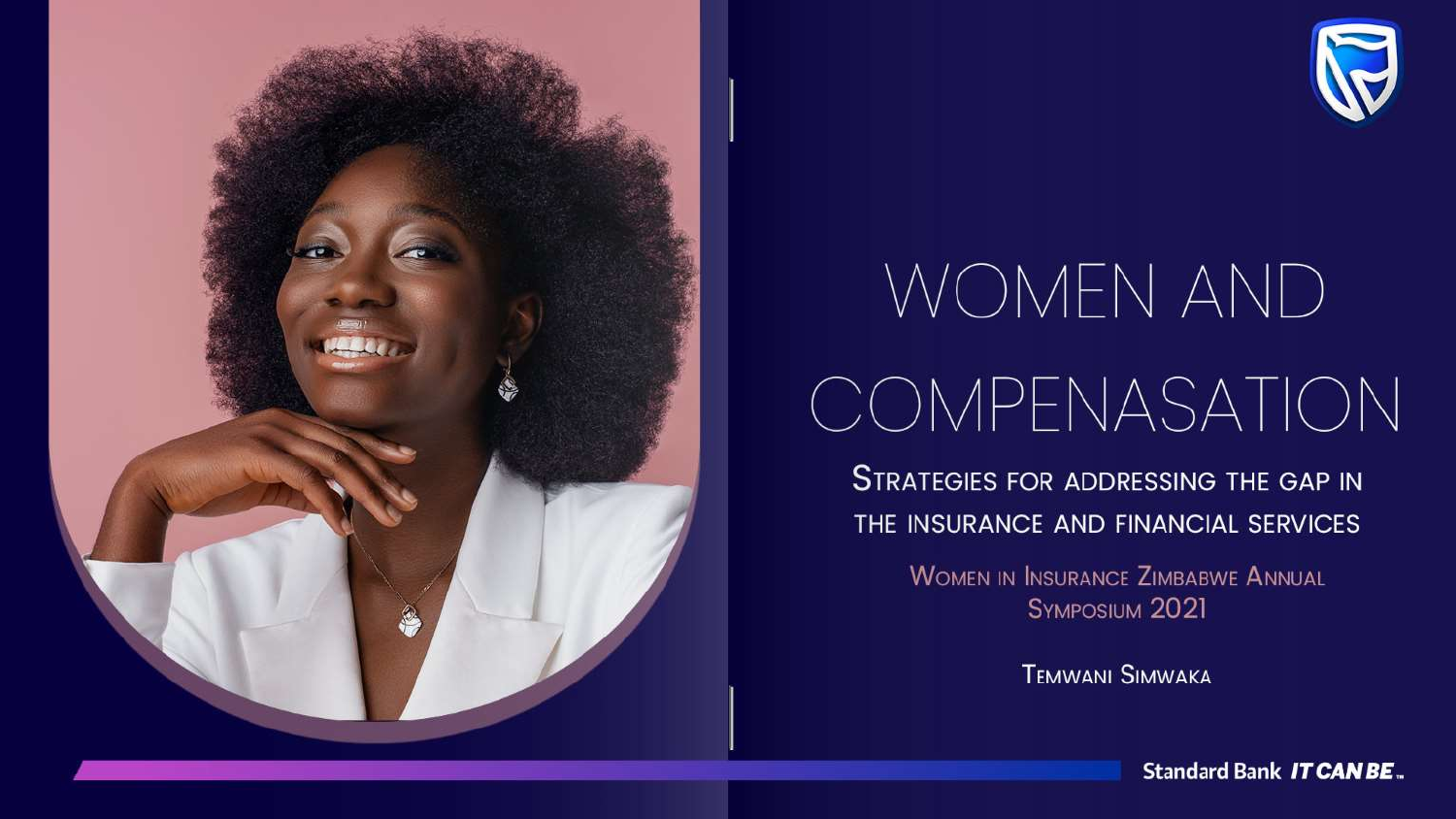

#### BACKGROUND



- 1. ACKNOWLEDGE THERE IS A GAP
- 2. WHY GAP
- 3. COMMITMENT TO DEAL
- 4. IT IS A HUMAN RIGHTS ISSUE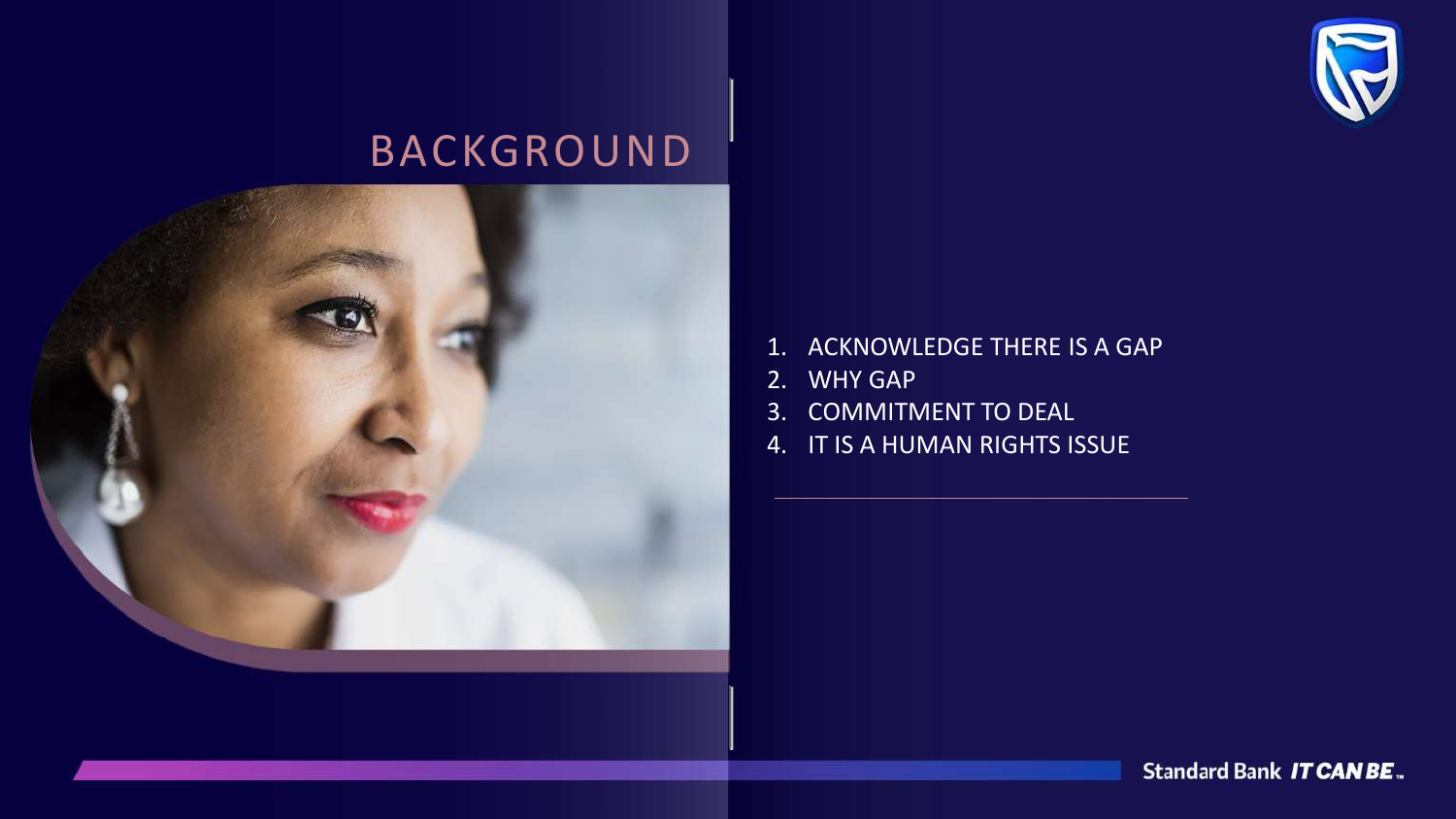#### ADDRESSING SALARY GAPS



- 1. Salary scales
- 2. Market comparable salary
- 3. Objective performance measurements
- 4. Data insights, and data driven decisions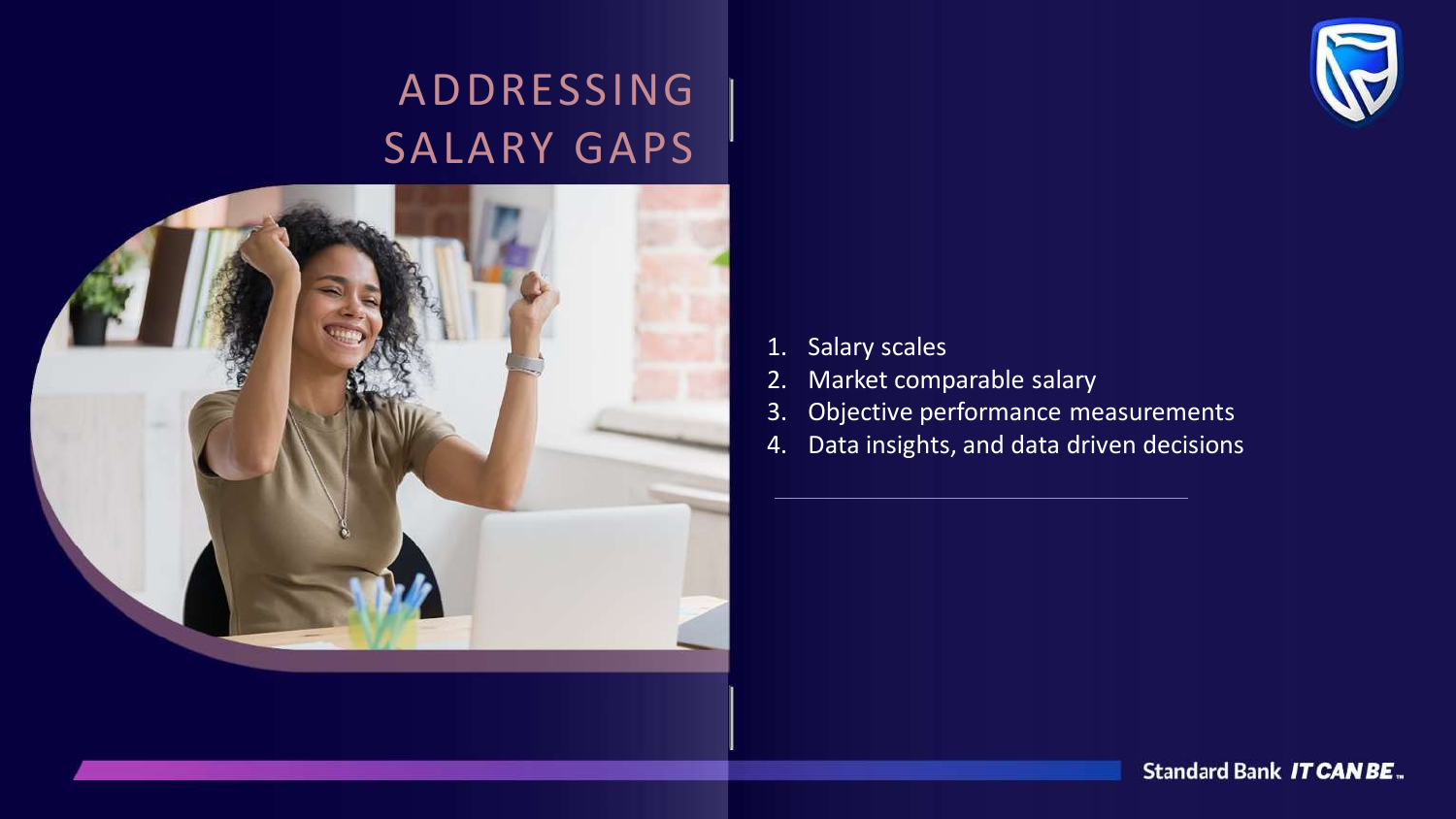## DIFFICULTIES WOMEN FACE WHEN NEGOTIATING PAY





- 1. Gender discrimination, usually implicit than explicit
- 2. Self created roadblocks
- 3. Undervaluing own worth
- 4. Thinking we will negotiate other things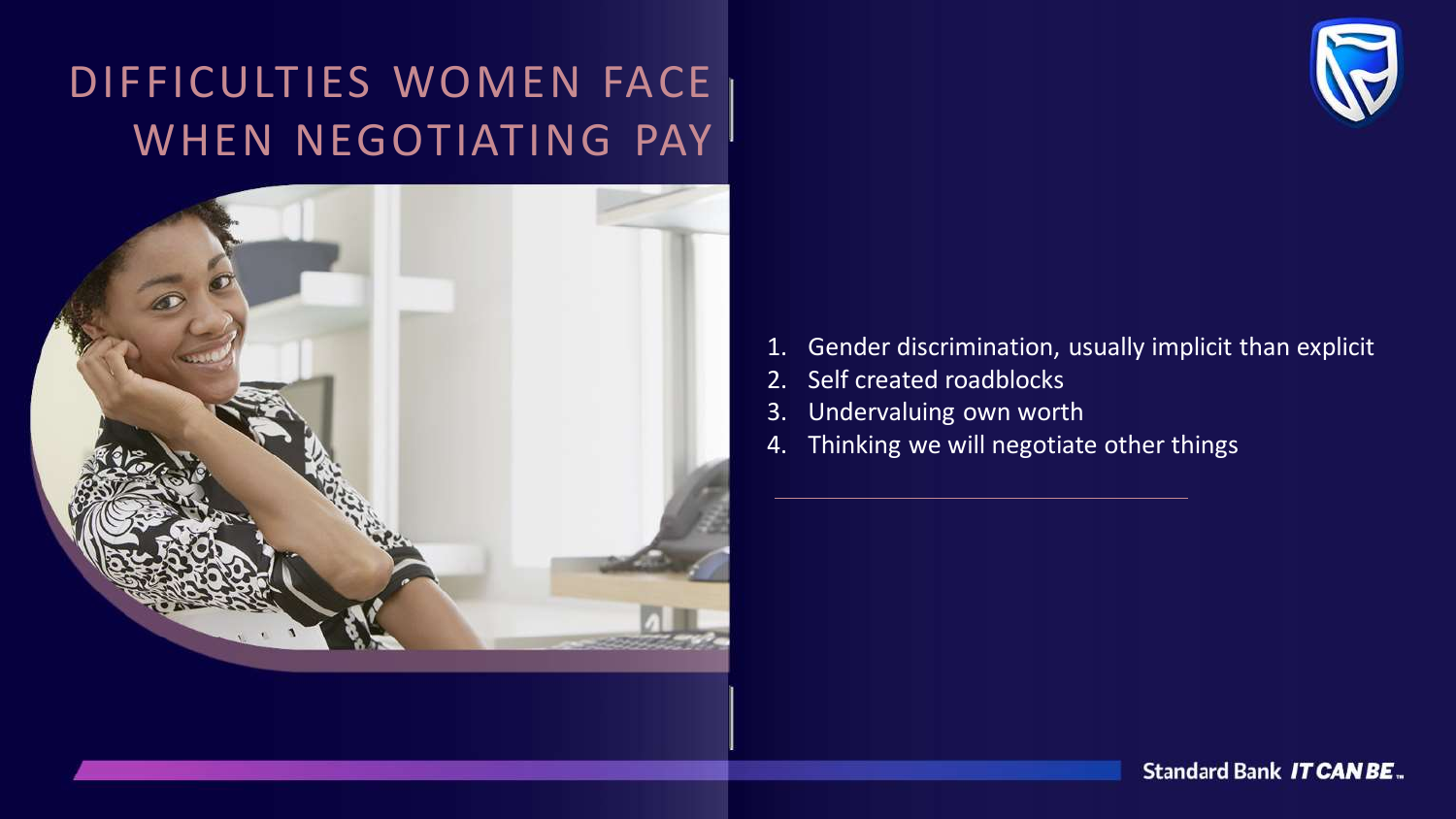### **SALARY** NEGOTIATING TIPS



- 1. Preparation
- 2. Investigation
- 3. Objectives
- 4. Negotiation styles
- 5. Beware of outside offers
- 6. Practice with a neutral counterpart
- 7. Examine your vulnerabilities

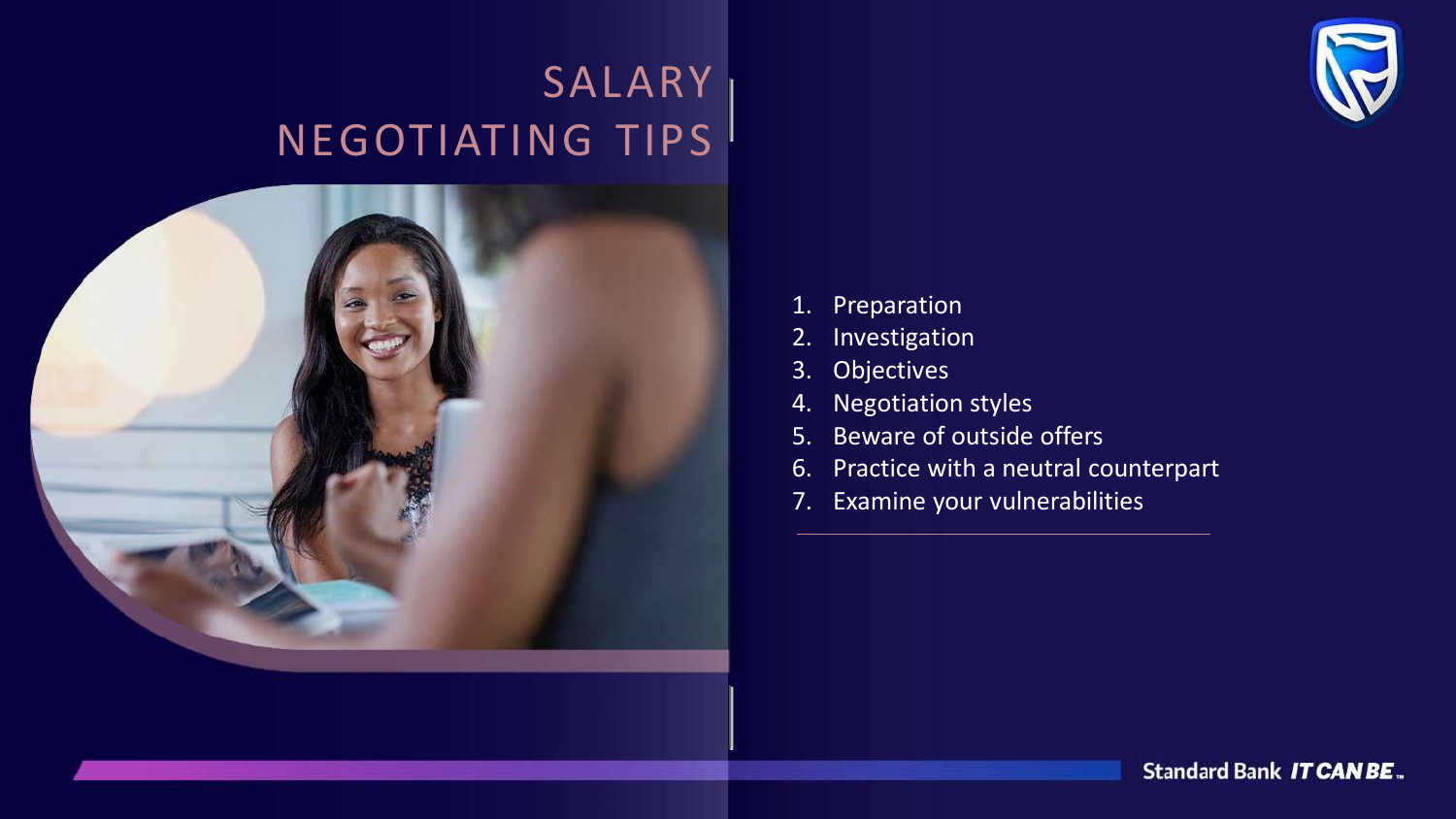#### IMPORTANT HINTS TO REMEMBER



- 1. Recognise opportunities to negotiate
- 2. Don't focus on weaknesses
- 3. Don't make concessions in your head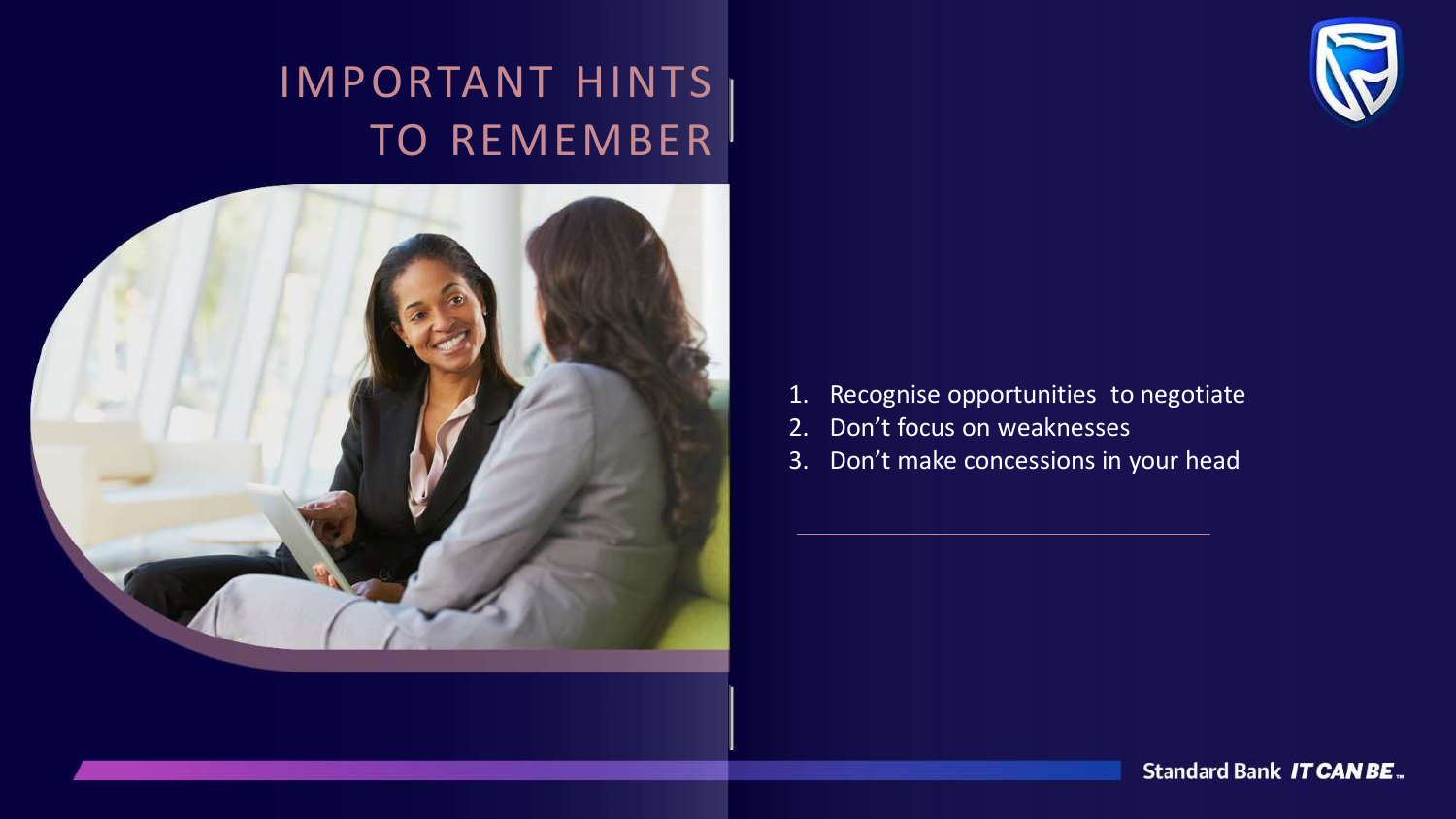#### BARGAINING DOWN





- 1. Self doubt about our value
- 2. Belief that employer has all cards
- 3. Acquiesce or reject
- 4. Single dimensional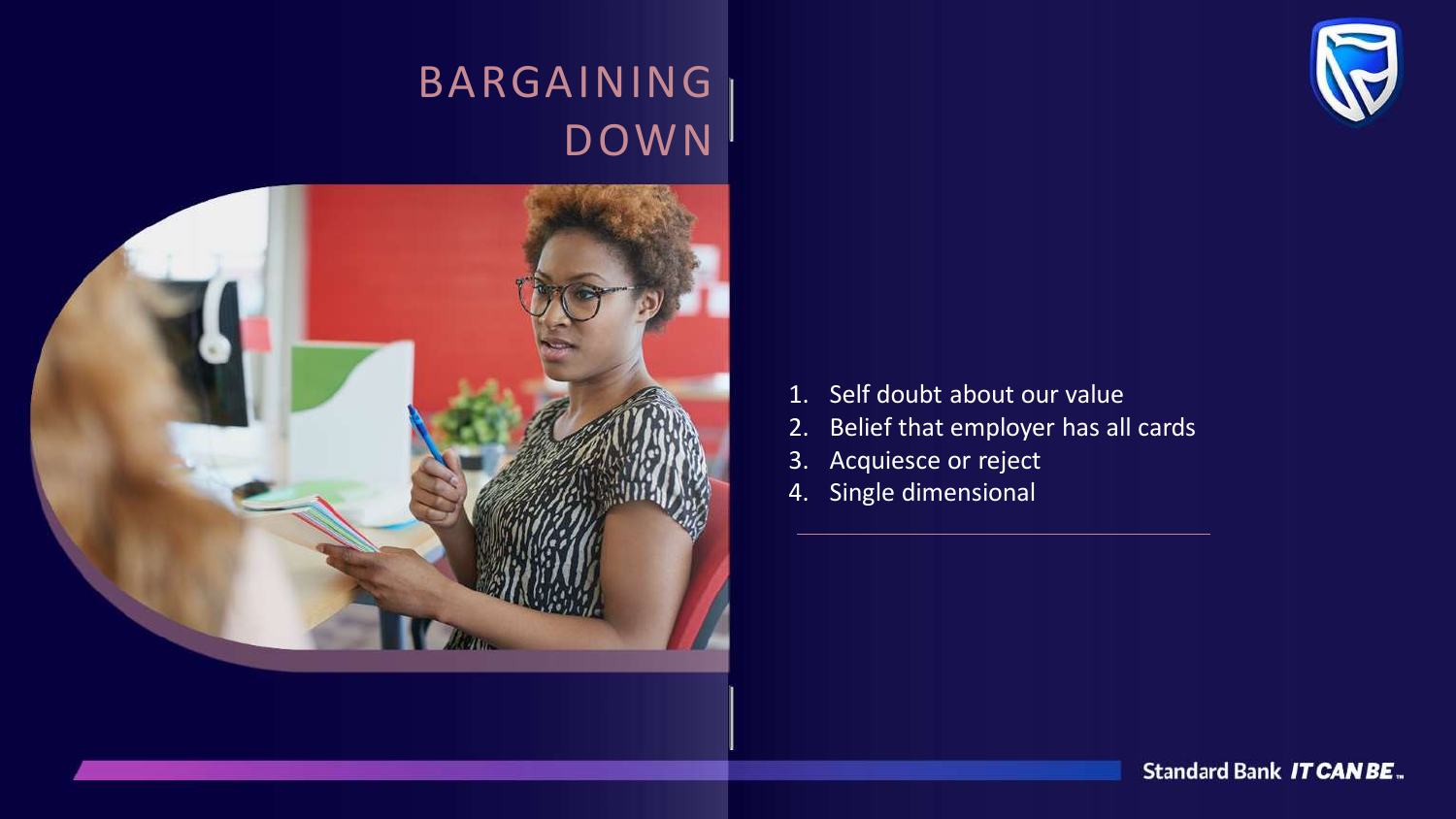#### MIND THE ANCHOR



- 1. Starting figure
- 2. Current pay
- 3. Another anchor

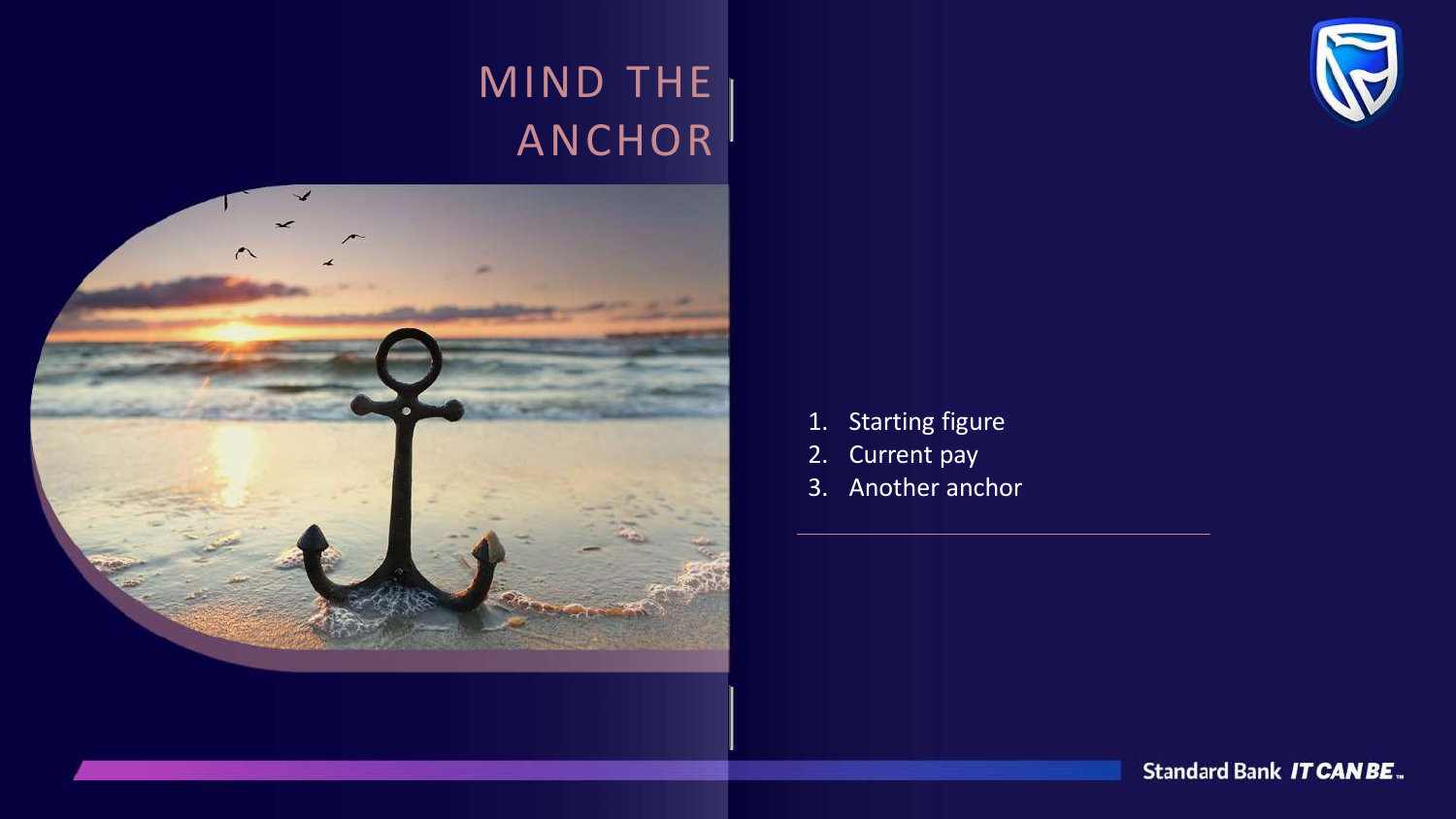#### SO TRUE.....



'FOR WOMEN TO GET TO THE TOP, YOU NEED SKIN AS THICK AS A CROCODILE' CHRISTINE LAGARDE AT THE 2016 WOMEN IN THE WORLD SUMMIT.

Standard Bank IT CAN BE.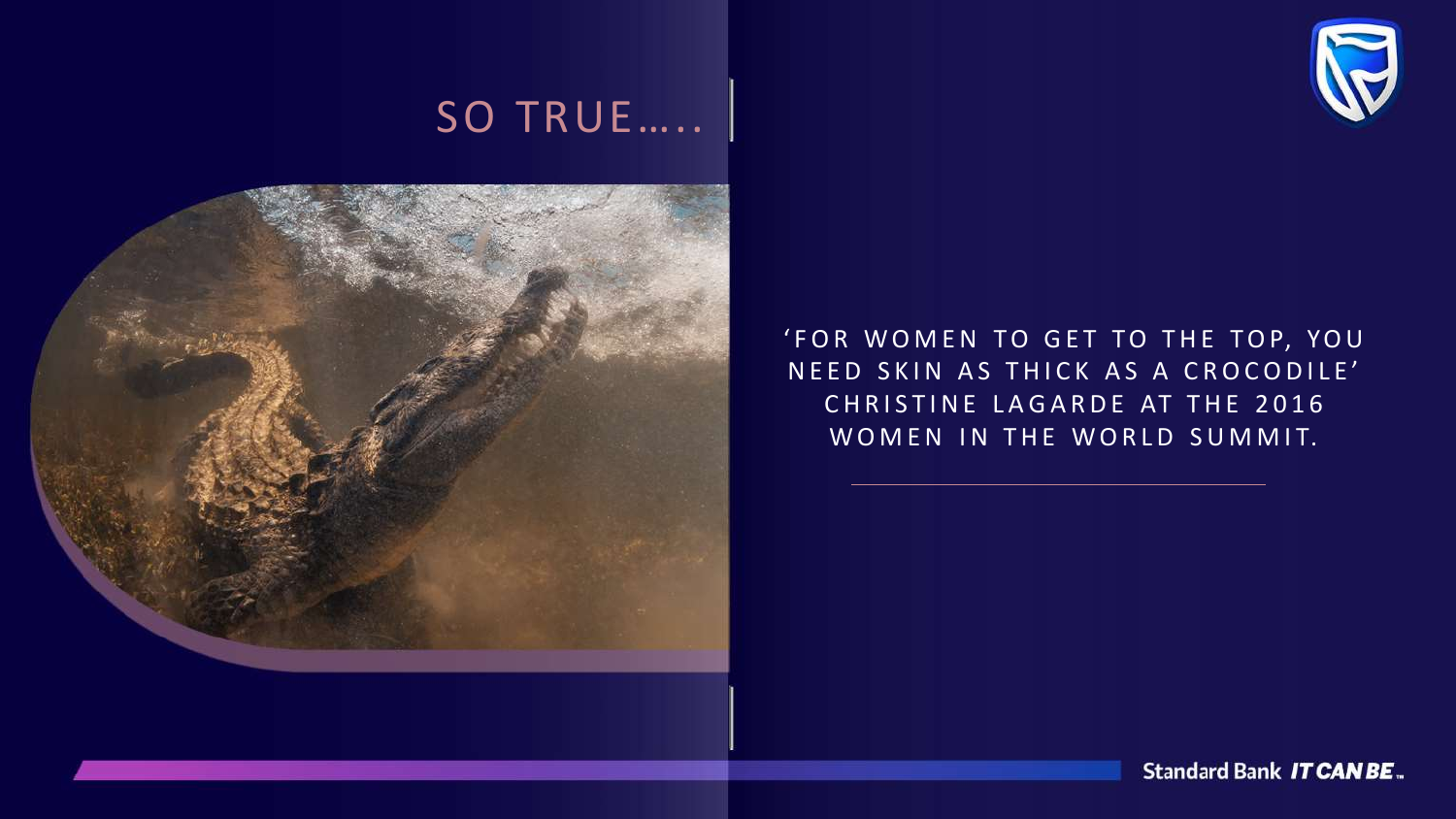### TO ALWAYS REMEMBER



- 1. Forge alliances
- 2. Work in teams
- 3. Self confidence
- 4. Self work
- 5. Negotiate career path